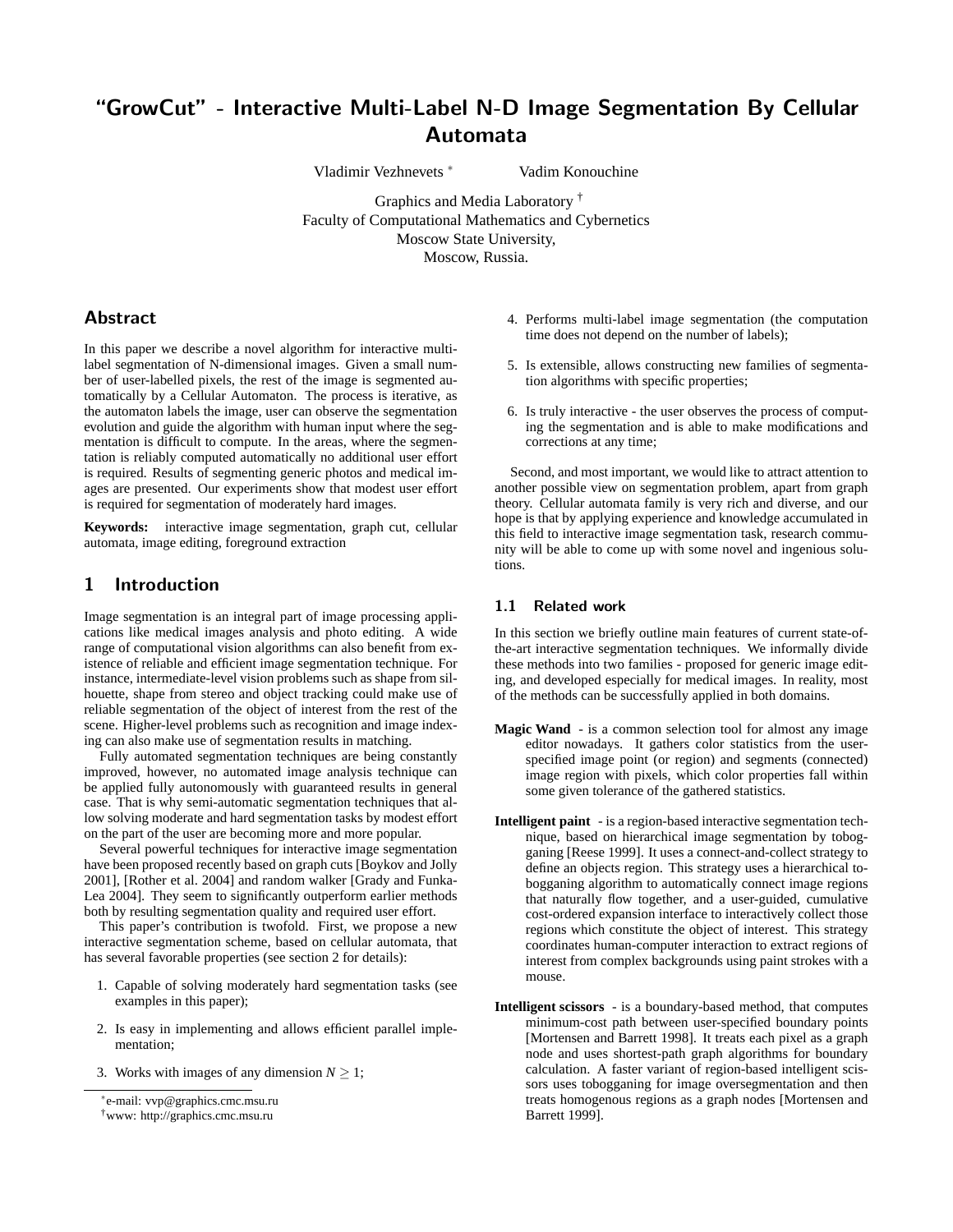- **Graph Cut** is a combinatorial optimization technique, which was applied by [Boykov and Jolly 2001] to the task of image segmentation. The image is treated as a graph - each pixel is a graph node. For the case of two labels (i.e. object and background) the globally optimal pixel labelling (with respect to defined cost function) can be efficiently computed by maxflow/min-cut algorithms. This technique can be applied to N-dimensional images. Given user-specified object and background seed pixels, the rest of the pixels are labelled automatically.
- **GrabCut** [Rother et al. 2004] extends graph-cut by introducing iterative segmentation scheme, that uses graph-cut for intermediate steps. The user draws rectangle around the object of interest - this gives the first approximation of the final object/background labelling. Then, each iteration step gathers color statistics according to current segmentation, re-weights the image graph and applies graph-cut to compute new refined segmentation. After the iterations stop the segmentation results can be refined by specifying additional seeds, similar to original graph-cut.

Medical images have their own unique properties. In many cases they are graylevel and objects that should be segmented are very different in their structure and appearance from the objects that are common in photo editing. Probably that is why much research effort was applied for developing specific and efficient segmentation methods for the medical images domain. Nevertheless, some segmentation techniques like Graph Cuts can successfully be applied to medical images also. Some specific 'medical' segmentation techniques are reviewed further.

- **Marker-based watershed transformation** uses watershed transform, supported by user-specified markers (seeds) for segmenting graylevel images [Moga and Gabbouj 1996]. Watershed transform treats the image as a surface with the relief specified by the pixel brightness, or by absolute value of the image gradient. The valleys of the resulting 'landscape' are filled with water, until it reaches the 'mountains'. Markers placed in the image specify the initial labels that should be segmented from each other.
- **Random walker** [Grady and Funka-Lea 2004] given a small number of pixels with user-defined seed labels (labels number can be grater than 2), analytically determines the probability that a random walker starting at each unlabelled pixel will first reach one of the pre-labelled pixels. By assigning each pixel to the label for which the greatest probability is calculated, image segmentation is obtained. This method provides unique segmentation solution into connected segments, with some robustness against 'weak' boundaries. A confidence rating of each pixel's membership in the segmentation is also estimated.
- **Interactive region growing** is a descendant of one of the classic image segmentation techniques. Initially, the seed pixel inside the object of interest is specified, and then neighboring pixels are iteratively added to the growing region, while they conform to some region homogeneity criterium. The main problem is 'leaking' of the growing region through 'weak' boundaries, however some treatment of this problem was proposed [Heimann et al. 2004]. This method works with two labels only - object and background.

The performance of described photo editing methods was evaluated in [Rother et al. 2004] (except for the intelligent paint). The authors have clearly shown, that methods based on graph cuts allow achieving better segmentation results with less user effort required, compared with other methods. One of the few drawbacks of the graph-based methods is that they are not easily extended to multilabel task and the other is that they are not very flexible - the only tunable parameters are the graph weighting and cost function coefficients. For example, additional restrictions on the object boundary smoothness or soft user-specified segmentation constraints cannot be added readily. As for the intelligent paint, judging by the examples supplied by the authors, the advantage of their method over the traditional 'magic wand' is in speed and number of user interactions. As it appears from the algorithm description and presented results, it is unlikely that intelligent paint would be capable of solving hard segmentation problems like in [Rother et al. 2004], [Boykov and Jolly 2001]. Precise object boundary estimation is also questionable, because the finest segmentation level is obtained by initial tobogganing oversegmentation, which may not coincide with actual object borders.

Speaking about medical images, the best performing method is random walker (judging by the provided examples). It leaves behind both watershed segmentation and region growing behind in quality and robustness of segmentation. The quality of segmentation comparable to is graph cuts, but random walker is capable of finding the solution for number of labels  $> 2$ . However, it is rather slow and its implementation is not an easy task. Also, method extension to achieve some special algorithm properties (i.e. controllable boundary smoothness) is not straightforward. It should be mentioned, that multi-labelling tasks *can* be solved by min-cut graph algorithms [Boykov et al. 2001], but no attempt to apply this multi-labelling method to interactive image segmentation is known to us.

### 1.2 Proposed method

We take an intuitive user interaction scheme - user specifies certain image pixels (we will call them **seed** pixels) that belong to objects, that should be segmented from each other. The task is to assign labels to all other image pixels automatically, preferably achieving the segmentation result the user is expecting to get. The task statement and input data is similar to [Boykov and Jolly 2001] and [Grady and Funka-Lea 2004], however the segmentation instrument differs.

Our method uses cellular automaton for solving pixel labelling task. The method is iterative, giving feedback to the user while the segmentation is computed. Proposed method allows (but not requires) human input during labelling process, to provide dynamic interaction and feedback between the user and the algorithm. This allows to correcting and guidance of the algorithm with user input in the areas where the segmentation is difficult to compute, yet does not require additional user effort where the segmentation is reliably computed automatically.

Important properties of our method, that we would like to outline are:

- 1. Capable of solving moderately hard segmentation tasks (see examples in this paper);
- 2. Works with images of any dimension  $N > 1$ ;
- 3. Performs multi-label image segmentation (the computation time is not directly affected by the number of labels);
- 4. Is extensible, allowing construction of new families of segmentation algorithms with specific properties;
- 5. Interactivity as the segmentation is refined with each iteration, user can observe the evolution and refine the segmentation "on the fly";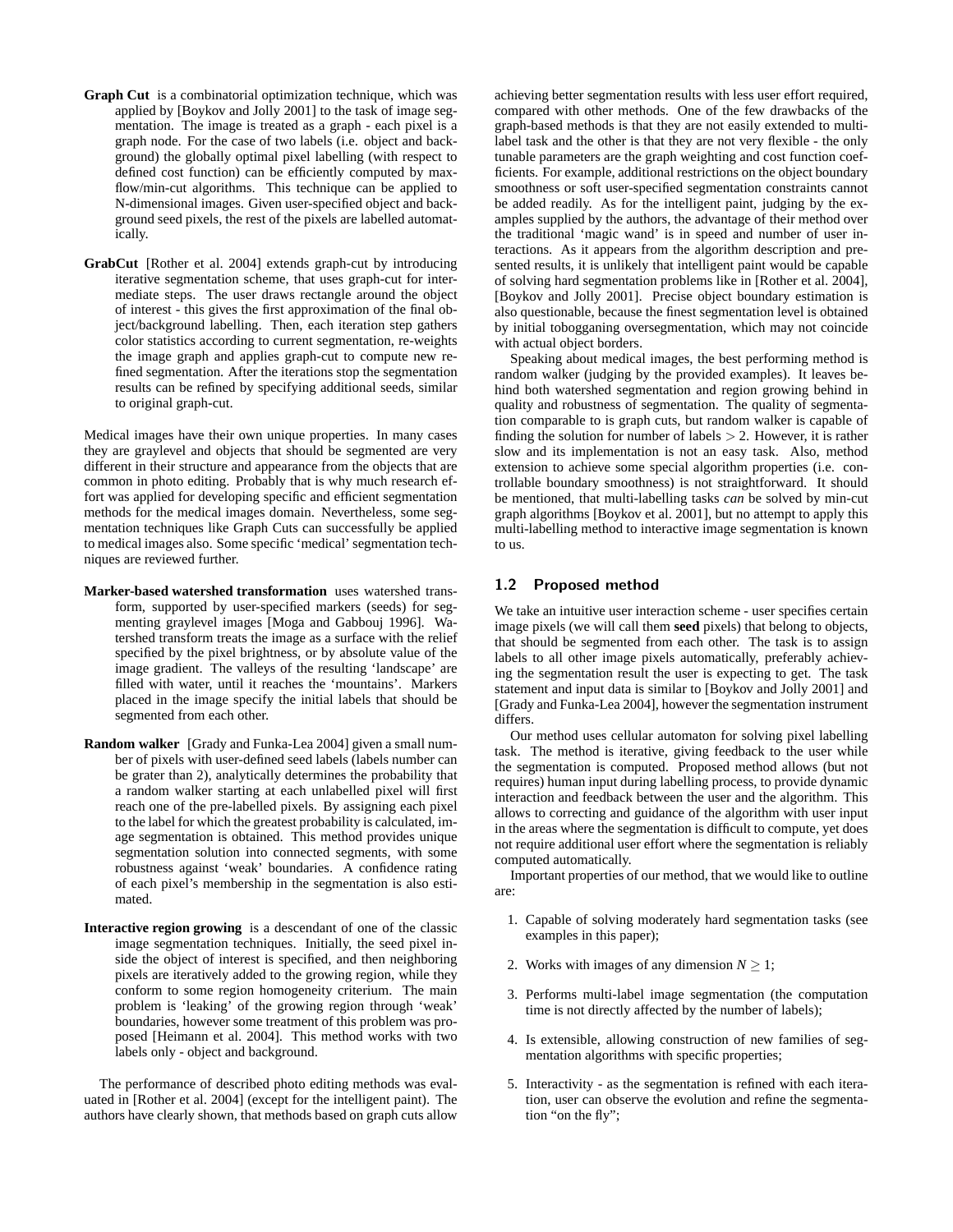- 6. The algorithm is simple in both understanding and implementation;
- 7. Using cellular automata allows fast parallel implementation;

The rest of the paper is organized follows. Section 2 describes the proposed method in detail. Section 3 gives the results, section 4 provides discussion and comparison with other methods. Finally the conclusive remark is given in section 5.

# 2 Method details

#### 2.1 Basic method

Cellular automata (CA) were introduced by Ulam and von Neumann [von Neumann 1966]. Since then they've been used to model wide variety of dynamical systems in various application domains, including image denoising and edge detection [Popovici and Popovici 2002], [Hernandez and Herrmann 1996]. A cellular automaton is generally an algorithm discrete in both space and time, that operates on a lattice of sites  $p \in P \subseteq Z^n$  (pixels or voxels in image processing).

A (bi-directional, deterministic) cellular automaton is a triplet  $A = (S, N, \delta)$ , where *S* is an non-empty *state set*, *N* is the *neighborhood system*, and  $\delta: S^N \to S$  is the local transition function (rule). This function defines the rule of calculating the cell's state at  $t + 1$ time step, given the states of the neighborhood cells at previous time step *t*.

Commonly used neighborhood systems *N* are the von Neumann and Moore neighborhoods:

• von Neumann neighborhood

$$
N(p) = \{q \in \mathbb{Z}^n : ||p - q||_1 := \sum_{i=1}^n |p_i - q_i| = 1\};\tag{1}
$$

• Moore neighborhood

$$
N(p) = \{ q \in \mathbb{Z}^n : ||p - q||_{\infty} := \max_{i = \overline{1, n}} |p_i - q_i| = 1 \};\tag{2}
$$

The cell state  $S_p$  in our case is actually a triplet  $(l_p, \theta_p, \vec{C}_p)$  - the label  $l_p$  of the current cell, 'strength' of the current cell  $\theta_p$ , and cell feature vector  $\vec{C}_p$ , defined by the image. Without loss of generality we will assume  $\theta_p \in [0,1]$ .

A digital image is a two-dimensional array of  $k \times m$  pixels. An unlabelled image may be then considered as a particular configuration state of a cellular automaton, where cellular space *P* is defined by the *k* × *m* array set by the image, and initial states for  $\forall p \in P$  are set to:

$$
l_p = 0, \ \theta_p = 0, \ \vec{C}_p = RGB_p; \tag{3}
$$

where  $RGB_p$  is the three dimensional vector of pixel's  $p$  color in RGB space. The final goal of the segmentation is to assign each pixel one of the *K* possible labels.

When user starts the segmentation by specifying the segmentation seeds, the seeded cells labels are set accordingly, while their strength is set to the seed strength value (more about it in section 2.3). This sets the initial state of the cellular automaton.



Figure 1: Segmentation of a color image. (a) Source image, (b) user-specified seeds, (c) segmentation results

At iteration  $t + 1$  cell labels  $l_p^{t+1}$  and strengths  $\theta_p^{t+1}$  are updated as follows:

Where  $g$  is a monotonous decreasing function bounded to  $[0,1]$ , we use a simple one:

$$
g(x) = 1 - \frac{x}{\max ||\vec{C}||_2};
$$
\n(4)

To supply an intuitive explanation to the pseudocode above we can use biological metaphor. We can treat pixel labelling process as growth and struggle for domination of *K* types of bacteria. The bacteria start to spread (grow) from the seed pixels and try to occupy all the image. That is why we called the method 'GrowCut'. The rules of bacteria growth and competition are obvious - at each discrete time step, each cell tries to 'attack' its neighbors. The attack force is defined by the attacker cell's strength  $\theta_q$ , and the distance between attacker's and defender's feature vectors  $\vec{C}_q$  and  $\vec{C}_p$ . If the attack force is greater than defender's strength - the defending cell is 'conquered' and its label and strength are changed. The result of these local competitions is that the strongest bacteria occupy the neighboring sites and gradually spread over the image.

The calculation continues until automaton converges to stable configuration, where cell states seize to change. The example of image segmentation is shown in figures 1 and 2. The method is guaranteed to converge as the strength of each cell is a increasing and bounded.



Figure 2: Bacteria evolution steps. White - 'object' labelled bacteria, black - 'background' labelled bacteria, gray - neutral territory. (a) - step 1, (b) - step 10, (c) - step 25, (d) - step 40, (e) - step 65.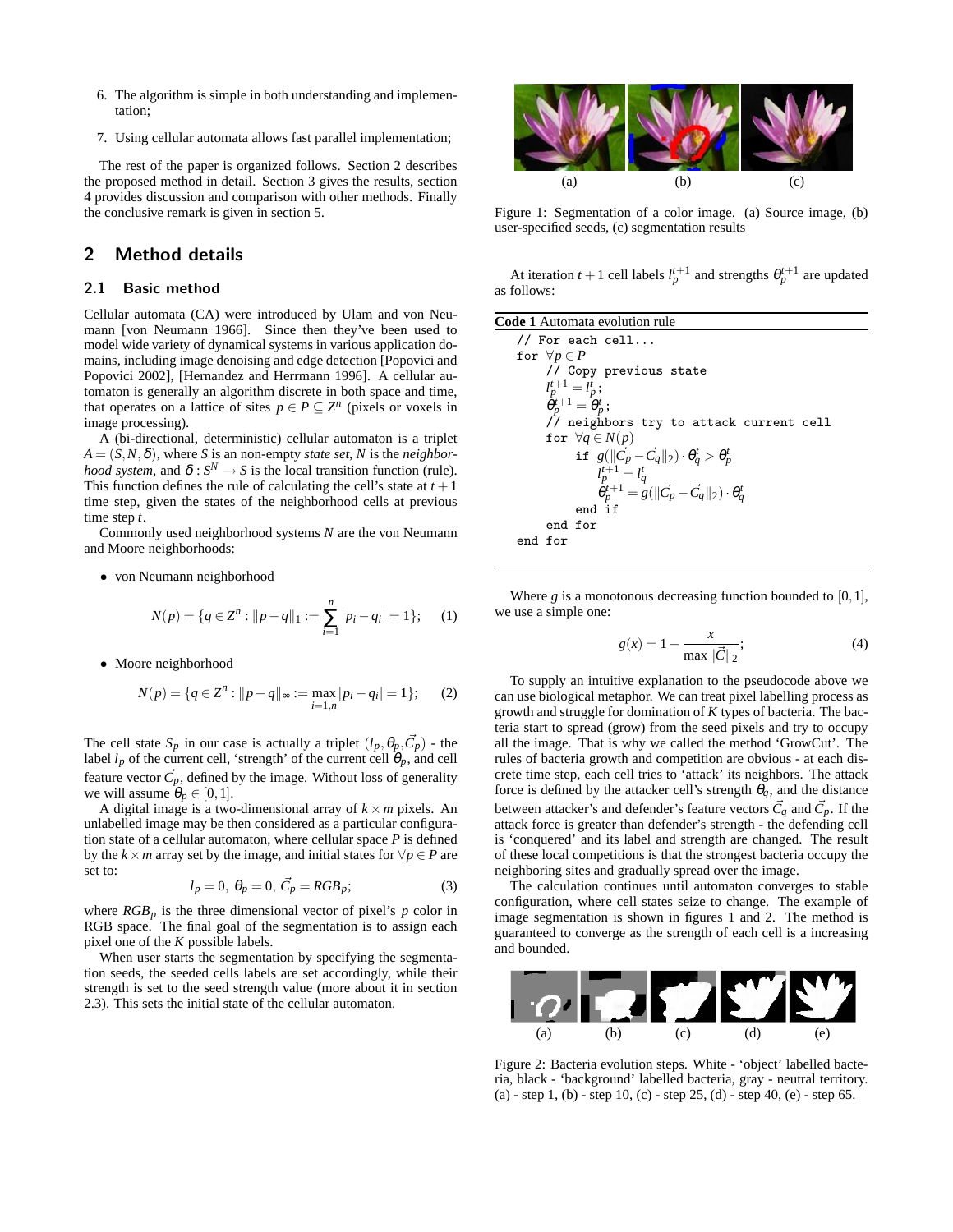#### 2.2 Adding controllable boundary smoothness

The basic scheme is very simple and yet is able to achieve quality segmentation (see figures 1, 4, 5). But in some images, the resulting segments boundary can be ragged, see figure 3 (a). It can be acceptable, or even necessary when the task is to capture the smallest detail of the boundary (i.e. in medical applications), but this can be an unwanted artifact when editing a generic high-resolution photo. To achieve smoother boundary, we propose an extension to the automata in section 2.1. Local transition rule is modified with two additional conditions. First: the cell, that has too many enemies around - *enemies<sup>t</sup>* ( $p$ )  $\geq$   $T_1$  is prohibited to attack its neighbors. Second: the cell that has *enemies<sup>t</sup>*( $p$ )  $\geq T_2$  is forced to be occupied by the weakest of it's enemies, no matter the cell's strength. The enemies number is defined by:

*enemies*<sup>t</sup>(p) = 
$$
\max_{l=1,K}
$$
  $\sum_{q \in N(p), l_q^t \neq l_p^t}$  (5)

The thresholds values  $T_1, T_2$  control the boundary smoothness. Reasonable values for 2D images and Moore neighborhood range from 9 (no smoothing) to 6. The examples of segmented border for identical initial seeds and different threshold values are presented in figure 3.



Figure 3: Different boundary smoothness restrictions. (a)  $T_1, T_2 =$ 9, (b)  $T_1, T_2 = 6$ .

#### 2.3 User interaction

For the discussion on user interaction we will consider the case of two labels - object and background. To our opinion, this is the most often case of segmentation task in photo editing. However, this is only for the sake of clarity, everything said here is true for the case of labels  $K > 2$  also.

The segmentation is started by specifying the initial seeds. This is done by user's strokes with 'object' and 'background' brushes (see figure 1.b - red pixels correspond to 'object' brush strokes, blue - to 'background' strokes). Each paint stroke of a defined brush sets the initial labels and strengths of seed pixels.

After the initial seeds are set, the automata evolution starts. The initial, incomplete user-labelling is often sufficient to allow the entire segmentation to be completed automatically, but by no means always. While the cell labels are being computed, the user can observe the progress and interactively correct and guide the labelling process if necessary. User editing takes the form of brushing pixels for adding new segmentation constraints. Each new paint stroke changes the states of the underlying pixels and affects the automaton evolution. This strategy allows to extract regions of interest from complex backgrounds using simple paint strokes with a mouse.

Just as in [Rother et al. 2004] it is usually sufficient to brush, roughly, just part of a wrongly labelled area. Note that correction can be done not only after the segmentation process is finished, but in 'the middle' of the segmentation computation.

One important difference from the methods based on graph cuts is that seeds do not necessarily specify hard segmentation constraints. In other words - user brush strokes need not to specify only the areas of firm foreground or firm background, but instead can adjust the pixels state continuously, making them 'more foreground' or 'a little more background' for example. This gives more versatile control of the segmentation from the user part and makes the process tolerable to inaccurate paint strokes. This is especially helpful for segmenting accurate boundaries of objects like flowers or plant leaves, like in figure 7.

The seed 'strength' is controlled by the initial strength  $\theta'$  that is set by the user's brush strokes. Hard constraints specify the pixels that should not change during the evolution, which is easily achieved by setting seed cells strength to 1. Soft constraints set their initial strength values  $< 1$  or just increase or decrease current cell strength by some value.

Unlike graph cuts, adding seeds in already correctly segmented area (i.e. near the border) can help to achieve better segmentation in troubled areas. This is especially true when accurate border in blurry or camouflaged area is estimated.

### 3 Results

We demonstrate our segmentation method in several examples including photo editing and medical image segmentation. We show original data and resulting segments generated by our technique, for a given set of seeds.

#### 3.1 Medical images

Figure 4 shows segmentations that have been obtained on several medical images from the DICOM image samples [Barre n. d.] user-specified seeds and resulting segmentation.



Figure 4: Medical images segmentation results.

#### 3.2 Photo editing

In Figures 5 and 7 we show results of segmentation of several photographs.

Naturally, the hope is that the method can quickly identify the right object, with little user interaction required. If the user needs to specify too many seeds, this is not much better than a manual segmentation. The performance of an algorithm can be assessed by the amount of efforts required from the user. Thus, the results of our segmentation are shown along with seeds that we entered by the user.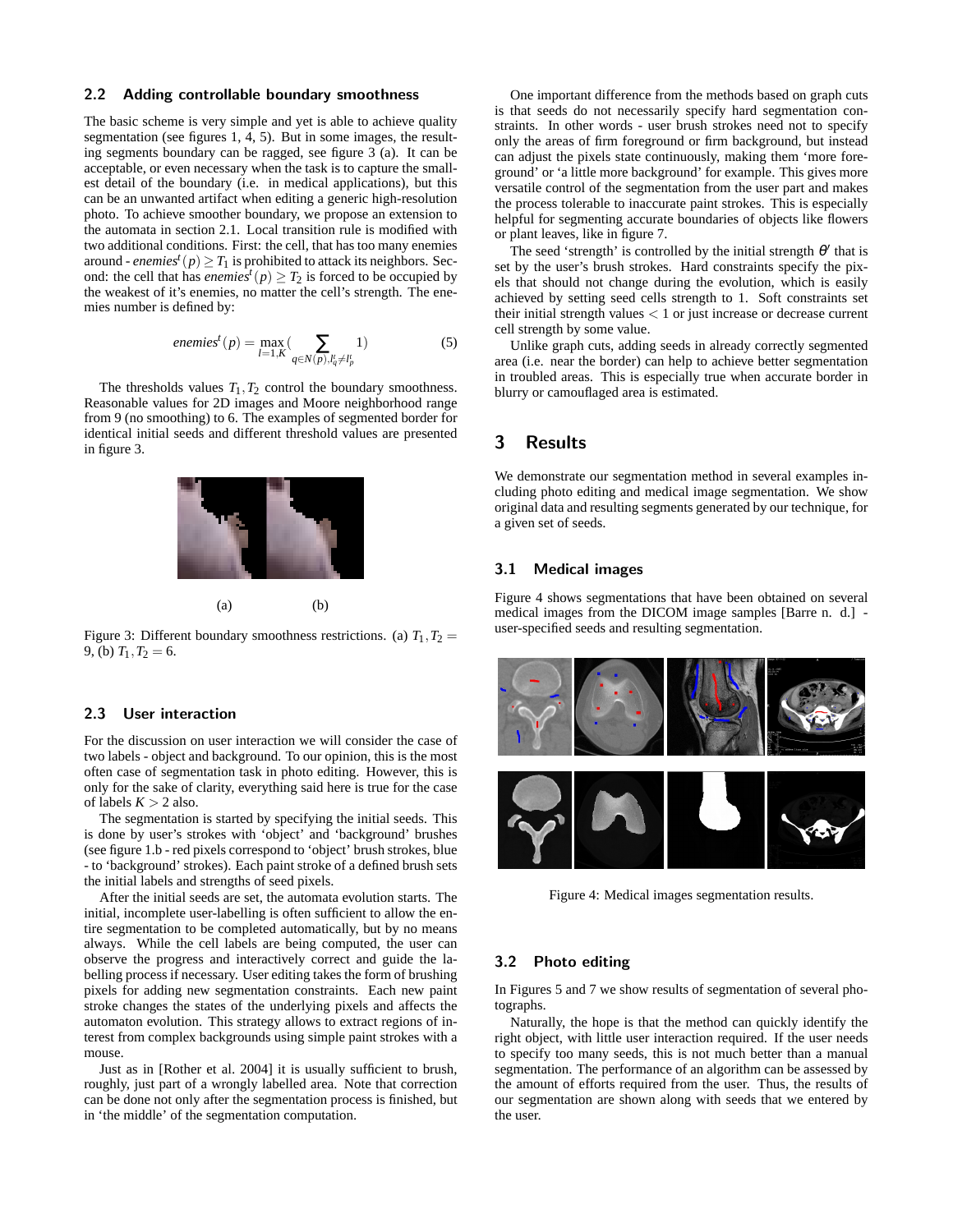

Figure 5: Generic photos segmentation results.

### 4 Discussion

As we have already emphasized in the introduction, our hope is to stir up the research community, motivating to search new ideas in the field of cellular automata and evolutionary computation and applying them to interactive image segmentation.

We expect that results exceeding our current can be obtained. However, our current method can already compete with elegant achievements of graph theory. In this section we will try to compare current top performing methods with ours and point out advantages and disadvantages of our scheme.

We take four methods - Graph Cuts, GrabCut, Random Walker and GrowCut and compare them by several criteria: segmentation quality, speed and convenience for the user. Accurately speaking, the methods differ seriously by the amount of information that they extract from the image. GrabCut uses most information - it computes the evolving color statistics of foreground and background and takes into account color difference between neighboring pixels. Graph Cuts differs in using color statistics collected from the user-specified seeds only, computed before the segmentation start. Random Walker uses only intensity difference between neighboring pixels. Our current GrowCut variant also does not take advantage of object color statistics, however it can be easily extended to maintain regions color statistics and use them in automaton evolution.

### 4.1 Segmentation quality

Judging by our own experiments, Graph Cuts, GrabCut (we used our own implementation of both methods) and GrowCut are all able to produce high quality segmentation in natural and medical images, so in this case mostly the amount user effort required should be the measure of performance. However, there are some interesting features in these methods results, mentioned in next paragraph. Concerning Random Walker, we've not been able to test the method by ourselves, but the results presented in the paper [Grady and Funka-Lea 2004] and in the presentation poster are very close to what we've been able to achieve on similar images.

Generally, methods based on graph cuts tend to produce smoother (actually, shorter) boundary than our basic method. However our modified algorithm with controllable boundary smoothness (see section 2.2) makes this difference less perceptible.

Several authors mention that segmentation methods, based on minimum graph cuts tend to cut away small isolated image segments [Grady and Funka-Lea 2004], [Veksler 2000]. We performed some investigation on how often this problem actually arises. In our experience, this situation occurs only in cases when regional term  $R(a)$  in eq. (1) in [Boykov and Jolly 2001] becomes insignificant compared to boundary term  $B(A)$ . One such example is shown in figure 6, one can identify both smoother boundary of the graph cuts segmentation, and isolated background segments on the right part of the image. This can usually be avoided by tuning the relative importance coefficient  $λ$ .



Figure 6: Graph cuts and GrowCut segmentation difference for same seeds. The Graph cuts produce smoother boundary, but has problems with the background on the right image part, where two isolated clusters instead of the whole region were segmented

It also should not be forgotten that both Random Walker and GrowCut are capable of solving multi-labelling tasks.

Random Walker boasts of creating segments connected to the initial seeds always. So as GrowCut does. Graph Cut potentially can (and sometimes does) create segments not connected to initial seeds, if the regional term  $R(A)$  is stronger than boundary term  $B(A)$ . Same applies GrabCut. However, whether this an advantage or a drawback is probably the question of exact segmentation task.

#### 4.2 Speed

The method speed is surely important. The reaction time to the user input should be small enough not to produce discomfort and irritation, otherwise the method cannot be called interactive. An important measure is not only how fast the initial segmentation is achieved, but also how fast can the segmentation be recomputed, when user adds more seeds to refine the initial segmentation.

The fastest are algorithms based on graph cuts. The initial segmentation computation time for Graph Cuts reported by the authors is 'less than a second' for 'most 2D images (up to 512x512)' on '333MHz Pentium III'. This looks terrific, but judging from the Intel processor manufacturer site, the frequency for Pentium III processor family ranges from 450 MHz to 1.33 GHz. This suggests that actually running times are given for 1.33 GHz processor, which is still a very good result. GrabCut processing time was given for 450x300 image and equals to 0.9*sec* on 2.5GHz CPU with 512 Mb RAM. Recomputing segmentation after new user-added seeds is even faster than that. However, our own implementation of these methods, based on Vladimir Kolmogorov's publicly available code [Boykov and Kolmogorov 2004] was not able to reach this speed.

Random walker cannot boast of such speed, for the computation time for 256x256 image on **dual** Intel Xeon 2.4GHz processor with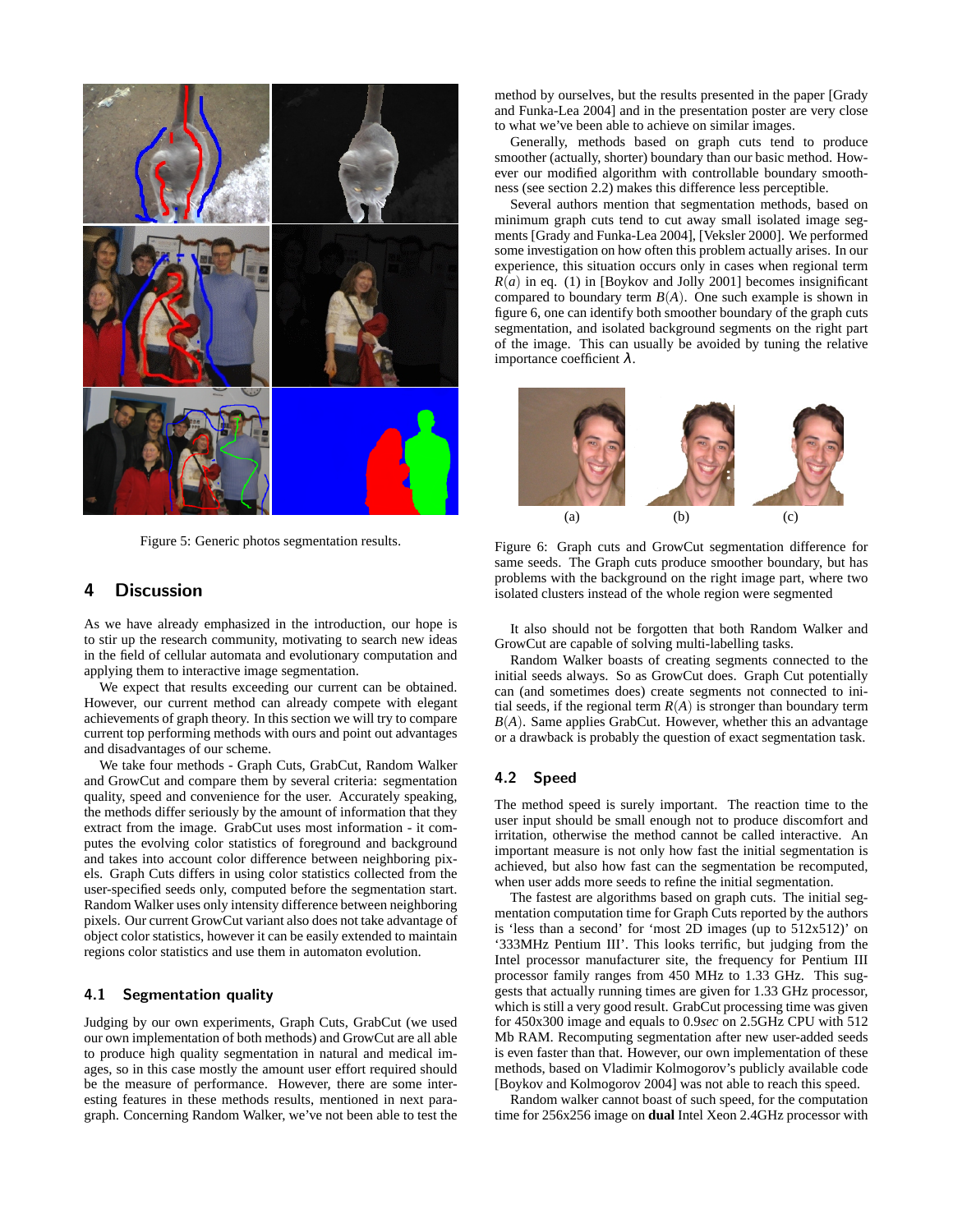1GB RAM is almost 5 (4.831) seconds. No indications that adding more seeds will need less time to compute a refined segmentation were found in the method description. But again, Random Walker solves a harder task of multi-labelling.

Our current implementation goes somewhere in between. It takes about 4 seconds on 256x256 image on 2.5GHz processor. However, this is the *total* automaton evolution time (till complete stop). Usually the desired segmentation result is obtained much earlier (about 1.5-2 seconds) and the later automaton evolution does not change the segmentation and can be stopped by the user, when he is satisfied with the result. Another important issue is that our methods allows user intervention at any iteration step, so adding additional seeds throughout the computation does not increase the whole working time. Again - our method solves the task of multilabelling.

#### 4.3 User convenience

In our opinion, most important performance measure is the convenience of the image segmentation instrument, based on the algorithm. Or, in other words, how much user effort is needed to achieve satisfying segmentation result.

The results reported by Boykov et al. [Boykov and Jolly 2001] say that it takes from 1 to 3-4 minutes to segment an image with Graph Cuts, depending on the scene. Our own experiments have shown that usually it takes about 1-2 minutes for the user, armed with GrowCut to segment an image like shown in figures 4, 5, 7.

### 5 Conclusion and future work

In this paper, we have proposed a novel algorithm for interactive image segmentation, based in cellular automaton. Experiments have shown, that user effort required for segmenting generic photos and medical images is rather modest, no harder than in state-of-theart graph-based methods like Graph Cuts, GrabCut and Random Walker.

Proposed method combines the advantages, distributed between the mentioned methods (multi-label segmentation, N-dimensional images processing, speed high enough for interactive segmentation), and offers more - algorithm extensibility by varying the automaton evolution rule, more interactivity and user control of the segmentation process.

Future work will concentrate on exploring theoretical properties of the algorithm, research into exploiting color statistics during segmentation, and practical issues like faster implementation.

### 6 Acknowledgements

We gratefully acknowledge valuable comments from the Graphicon reviewing committee members, Yuri Boykov and Olga Veksler. We also would like to thank our lab's head Yuri Bayakovsky for attracting our attention to the field of cellular automata some years ago.

### References

- BARRE, S. Medical image samples. http://www.barre.nom.fr/medical/samples/.
- BOYKOV, Y., AND JOLLY, M.-P. 2001. Interactive graph cuts for optimal boundary and region segmentation of objects in n-d images. In *Proc. of the International Conference on Computer Vision*, vol. 1, 105–112.
- BOYKOV, Y., AND KOLMOGOROV, V. 2004. An experimental comparison of min-cut/max-flow algorithms for energy minimization in vision. *IEEE Trans. Pattern Anal. Mach. Intell. 26*, 9, 1124–1137.



Figure 7: More photo segmentation results.

- BOYKOV, Y., VEKSLER, O., AND ZABIH, R. 2001. Fast approximate energy minimization via graph cuts. *IEEE Trans. Pattern Anal. Mach. Intell. 23*, 11, 1222–1239.
- GRADY, L., AND FUNKA-LEA, G. 2004. Multi-label image segmentation for medical applications based on graph-theoretic electrical potentials. In *ECCV Workshops CVAMIA and MMBIA*, 230–245.
- HEIMANN, T., THORN, M., KUNERT, T., AND MEINZER, H.-P. 2004. New methods for leak detection and contour correction in seeded region growing segmentation. In *20th ISPRS Congress, Istanbul 2004, International Archives of Photogrammetry and Remote Sensing*, vol. XXXV, 317–322.
- HERNANDEZ, G., AND HERRMANN, H. J. 1996. Cellular automata for elementary image enhancement. *CVGIP: Graphical Model and Image Processing 58*, 1, 82–89.
- MOGA, A., AND GABBOUJ, M. 1996. A parallel marker based watershed transformation. In *ICIP96*, II: 137–140.